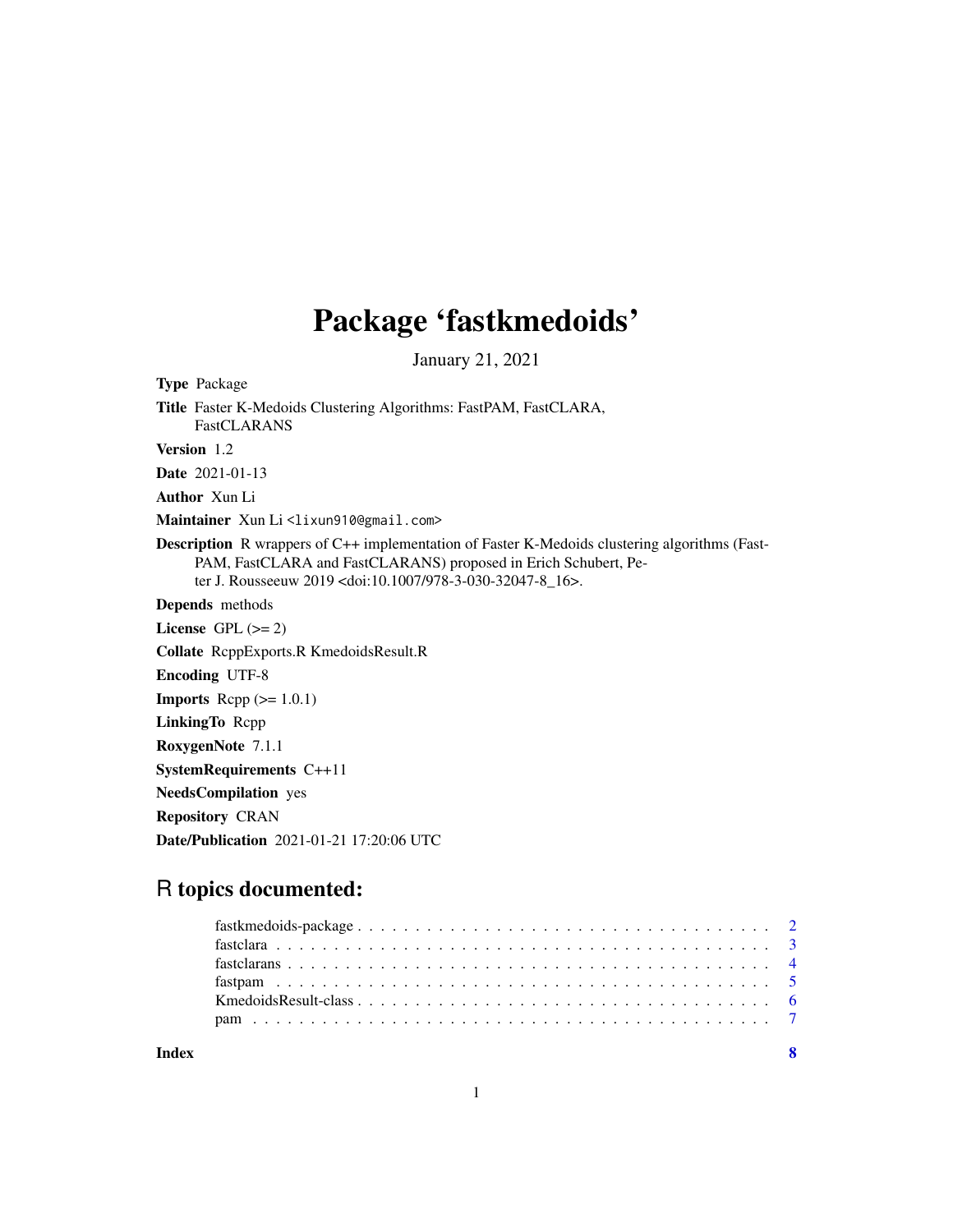<span id="page-1-0"></span>fastkmedoids-package *Faster K-Medoids Clustering Algorithms: FastPAM, FastCLARA, FastCLARANS*

#### Description

This package provides R wrappers of C++ implementation of Faster K-Medoids clustering algorithms (FastPAM, FastCLARA and FastCLARANS) proposed in Erich Schubert and Peter J. Rousseeuw 2019.

#### Details

The C++ Faster K-Medoids clustering algorithms (FastPAM, FastCLARA and FastCLARANS) are ported from ELKI project (see http://elki-project.github.io/). To generate identical results, the random number generator, specifically the xorshift+ generator, is also ported. The results between this fastkmedoids R package should be the same with ELKI if using same initial seed for random number generator.

Besides FastPAM, FastCLARA and FastCLARANS, the classic algorithms, including PAM, CLARA and CLARANS, are also implemented. If interested in writing wrappers for these algorithms, please use the github repository: https://github.com/lixun910/fastkmedoids

All three algorithms take the distance matrix (lower triangular part, column wise storage) as input, which can be computed using dist() function in R (see the examples below). If using a pre-computed distance matrix, please transform it (lower triangular part, column wise storage) to a 1-dimensional array.

All three algorithms takes the same parameters as in ELKI. If the explanation of the input paramters is not clear, please refer to ELKI :

FastPAM: https://elki-project.github.io/releases/current/javadoc/de/lmu/ifi/dbs/elki/algorithm/clustering/kmeans/KMedoidsF FastCLARA: https://elki-project.github.io/releases/current/javadoc/de/lmu/ifi/dbs/elki/algorithm/clustering/kmeans/FastCL/ FastCLARANS: https://elki-project.github.io/releases/current/javadoc/de/lmu/ifi/dbs/elki/algorithm/clustering/kmeans/FastC

The C++ code is a part of GeoDa (https://github.com/geodacenter/geoda) and libgeoda. If you are interested in a GUI version of this C++ implementation. You can download and use the free and cross-platform GeoDa software from https://geodacenter.github.io. The lab note of using K-Medoids in GeoDa is here: https://geodacenter.github.io/workbook/7c\_clusters\_3/lab7c.html#kmedoids.

#### Author(s)

Xun Li Maintainer: Xun Li <lixun910@gmail.com>

#### References

Erich Schubert, Peter J. Rousseeuw "Faster k-Medoids Clustering: Improving the PAM, CLARA, and CLARANS Algorithms" 2019 <doi:10.1007/978-3-030-32047-8\_16>

#### See Also

https://arxiv.org/abs/1810.05691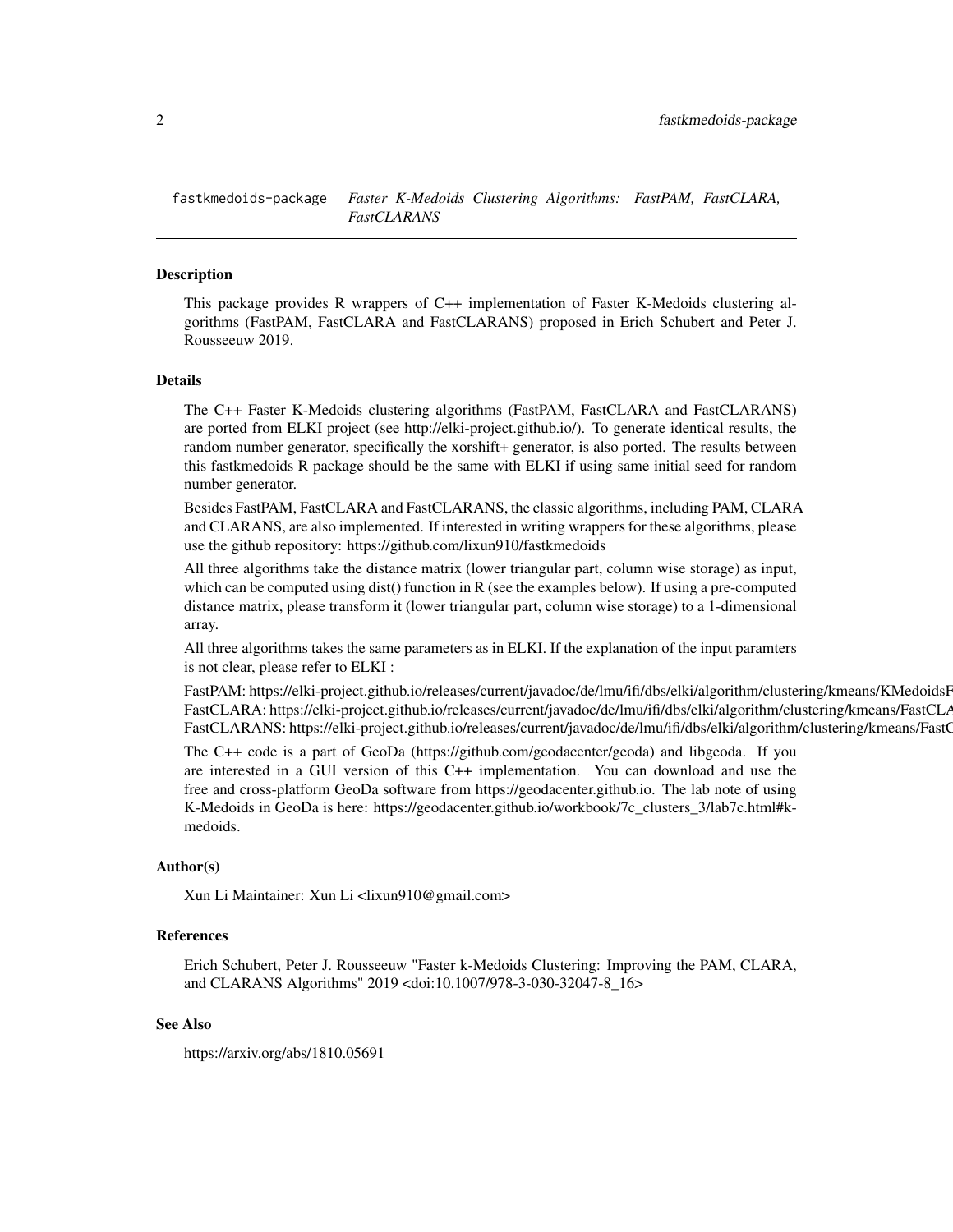#### <span id="page-2-0"></span>fastclara 3

#### Examples

```
# We use the demo data sets "USArrests"
data("USArrests")
df <- scale(USArrests)
dv <- as.vector(dist(df)) # compute distance matrix (lower triangular part)
n \leq -nrow(df)# PAM
clusters <- pam(dv, n, k=3)
clusters
# FastPAM (use "LAB" initializer by default)
clusters1 <- fastpam(dv, n, k=3)
clusters1
# FastPAM, specify "BUILD" as initializer
#clusters2 <- fastpam(dv, n, k=3, initializer="BUILD")
#clusters2
# FastCLARA
#clusters3 <- fastclara(dv, n, k=3, numsamples = 5, sampling=0.25)
#clusters3
# FastCLARANS
#clusters4 <- fastclarans(dv, n, k=3, numlocal=2, maxneighbor=0.025)
#clusters4
```
fastclara *FastCLARA*

#### Description

Clustering Large Applications (CLARA) with the improvements, to increase scalability in the number of clusters. This variant will also default to twice the sample size, to improve quality. (Schubert and Rousseeuw, 2019)

#### Usage

```
fastclara(
 rdist,
  n,
 k,
 maxiter = 0L,
  initializer = "LAB",
  fasttol = 1,
 numsamples = 5L,
  sampling = 0.25,
  independent = FALSE,
  seed = 123456789L
)
```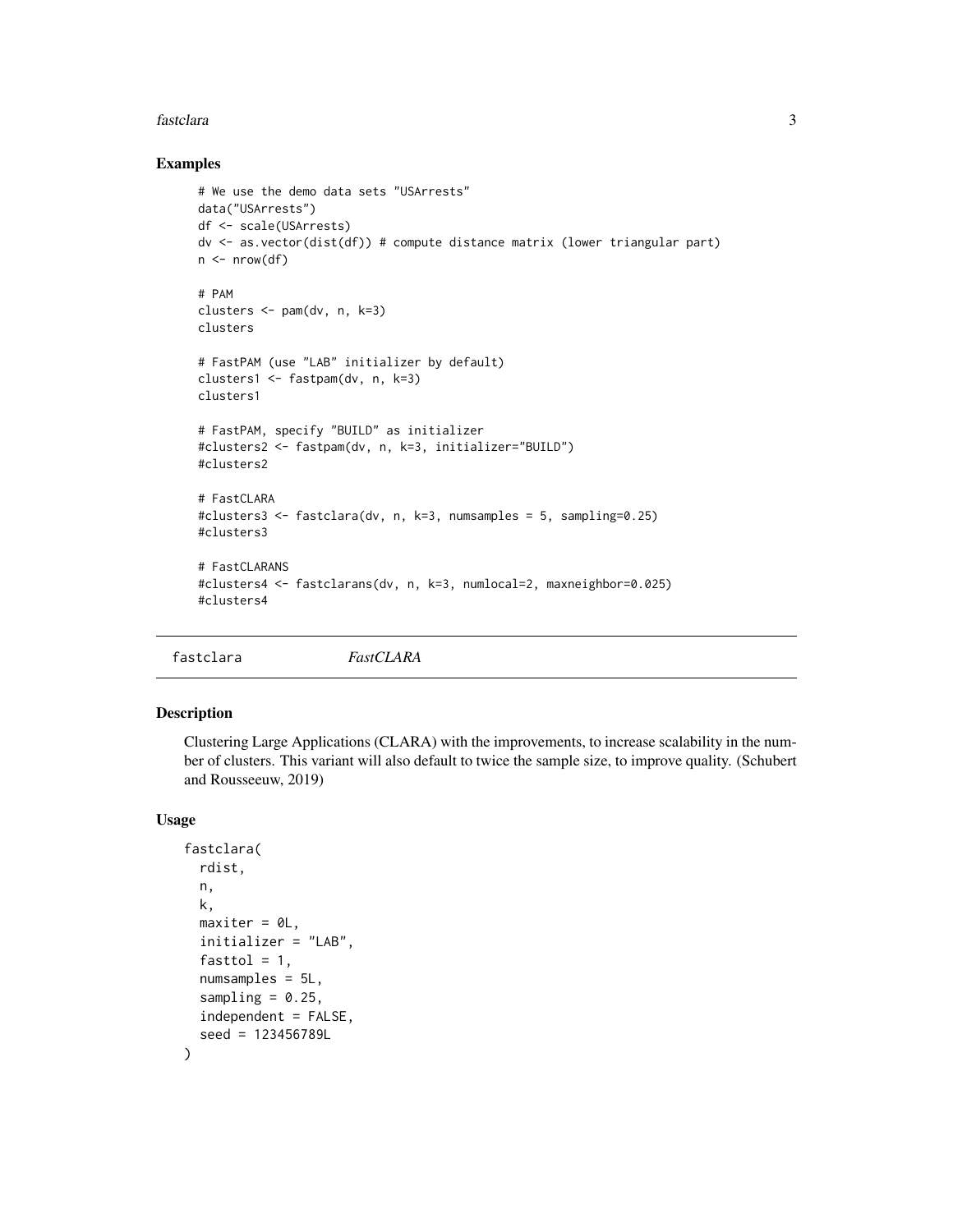#### <span id="page-3-0"></span>Arguments

| rdist       | The distance matrix (lower triangular matrix, column wise storage)                                                                                                                                                                                                                                                                                           |
|-------------|--------------------------------------------------------------------------------------------------------------------------------------------------------------------------------------------------------------------------------------------------------------------------------------------------------------------------------------------------------------|
| n           | The number of observations                                                                                                                                                                                                                                                                                                                                   |
| k           | The number of clusters to produce                                                                                                                                                                                                                                                                                                                            |
| maxiter     | The maximum number of iterations (default: 0)                                                                                                                                                                                                                                                                                                                |
| initializer | Initializer: either "BUILD" (used in classic PAM) or "LAB" (linear approxima-<br>tive BUILD)                                                                                                                                                                                                                                                                 |
| fasttol     | Tolerance for fast swapping behavior (may perform worse swaps). Default: 1.0,<br>which means to perform any additional swap that gives an improvement. When<br>set to 0, it will only execute an additional swap if it appears to be independent<br>(i.e., the improvements resulting from the swap have not decreased when the<br>first swap was executed). |
| numsamples  | Number of samples to draw ( <i>i.e.</i> iterations). Default: 5                                                                                                                                                                                                                                                                                              |
| sampling    | Sampling rate. Default value: $80 + 4*k$ . (see Schubert and Rousseeuw, 2019) If<br>less than 1, it is considered to be a relative value. e.g. $N*0.10$                                                                                                                                                                                                      |
| independent | NOT Keep the previous medoids in the next sample. Default: FALSE                                                                                                                                                                                                                                                                                             |
| seed        | Seed for random number generator. Default: 123456789                                                                                                                                                                                                                                                                                                         |

#### Value

KMedoids S4 class

#### References

Erich Schubert, Peter J. Rousseeuw "Faster k-Medoids Clustering: Improving the PAM, CLARA, and CLARANS Algorithms" 2019 https://arxiv.org/abs/1810.05691

fastclarans *FastCLARANS*

#### Description

A faster variation of CLARANS, that can explore O(k) as many swaps at a similar cost by considering all medoids for each candidate non-medoid. Since this means sampling fewer non-medoids, we suggest to increase the subsampling rate slightly to get higher quality than CLARANS, at better runtime. (Schubert and Rousseeuw, 2019)

#### Usage

```
fastclarans(rdist, n, k, numlocal = 2L, maxneighbor = 0.025, seed = 123456789L)
```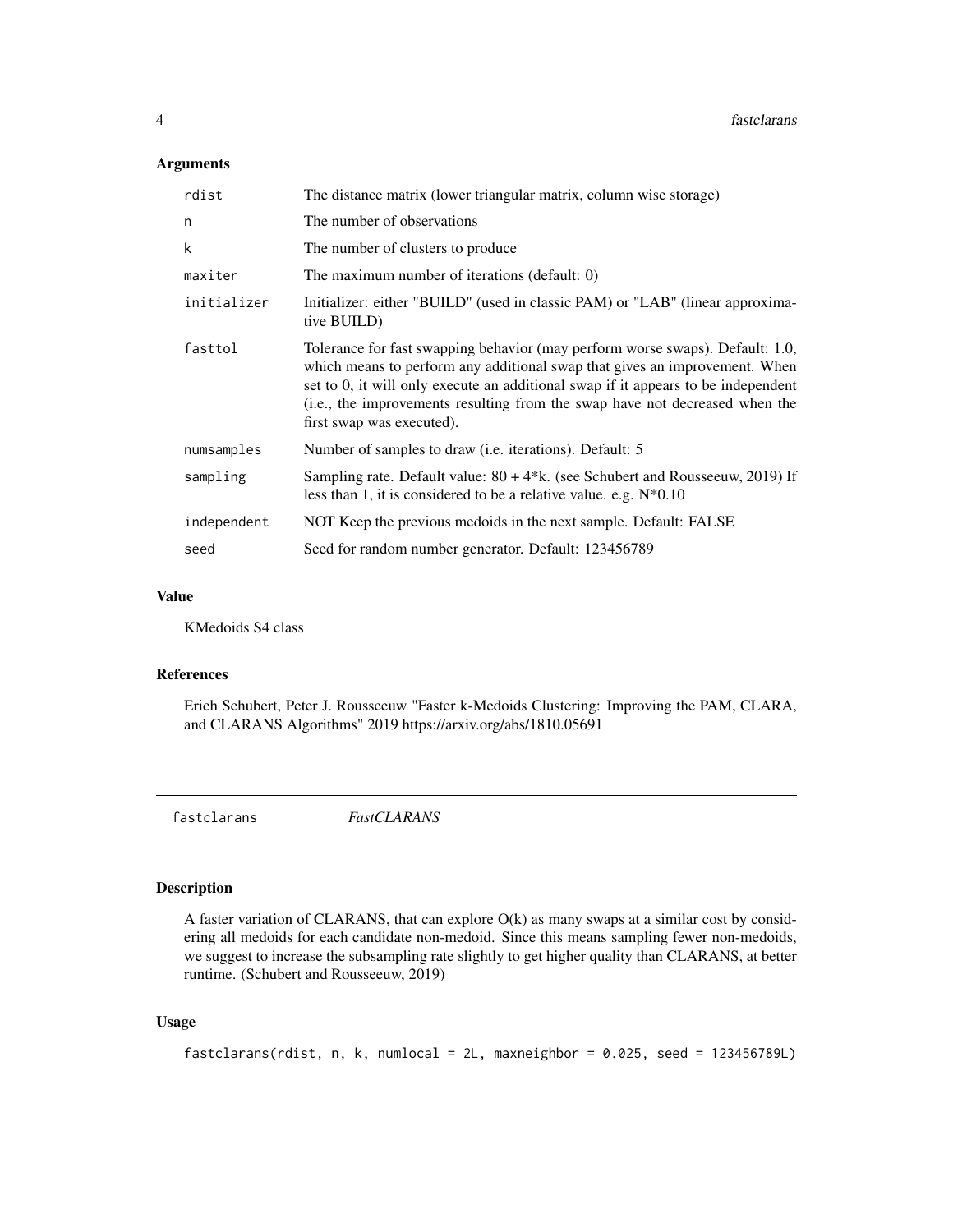#### <span id="page-4-0"></span>fastpam 5

#### Arguments

| rdist       | The distance matrix (lower triangular matrix, column wise storage)                                                                                                      |
|-------------|-------------------------------------------------------------------------------------------------------------------------------------------------------------------------|
| n           | The number of observations                                                                                                                                              |
| k           | The number of clusters to produce.                                                                                                                                      |
| numlocal    | Number of samples to draw ( <i>i.e.</i> restarts). Default: 2                                                                                                           |
| maxneighbor | Sampling rate. If less than 1, it is considered to be a relative value. Default: 2<br>* 0.0125, larger sampling rate than CLARANS (see Schubert and Rousseeuw,<br>2019) |
| seed        | Seed for random number generator. Default: 123456789                                                                                                                    |

#### Value

KMedoids S4 class

#### References

Erich Schubert, Peter J. Rousseeuw "Faster k-Medoids Clustering: Improving the PAM, CLARA, and CLARANS Algorithms" 2019 https://arxiv.org/abs/1810.05691

fastpam *FastPAM*

#### Description

FastPAM: An improved version of PAM, that is usually  $O(k)$  times faster. Because of the speed benefits, we also suggest to use a linear-time initialization, such as the k-means++ initialization or the proposed LAB (linear approximative BUILD, the third component of FastPAM) initialization, and try multiple times if the runtime permits. (Schubert and Rousseeuw, 2019)

#### Usage

```
fastpam(
  rdist,
  n,
  k,
  maxiter = 0L,
  initializer = "LAB",
  fasttol = 1,seed = 123456789L
\mathcal{E}
```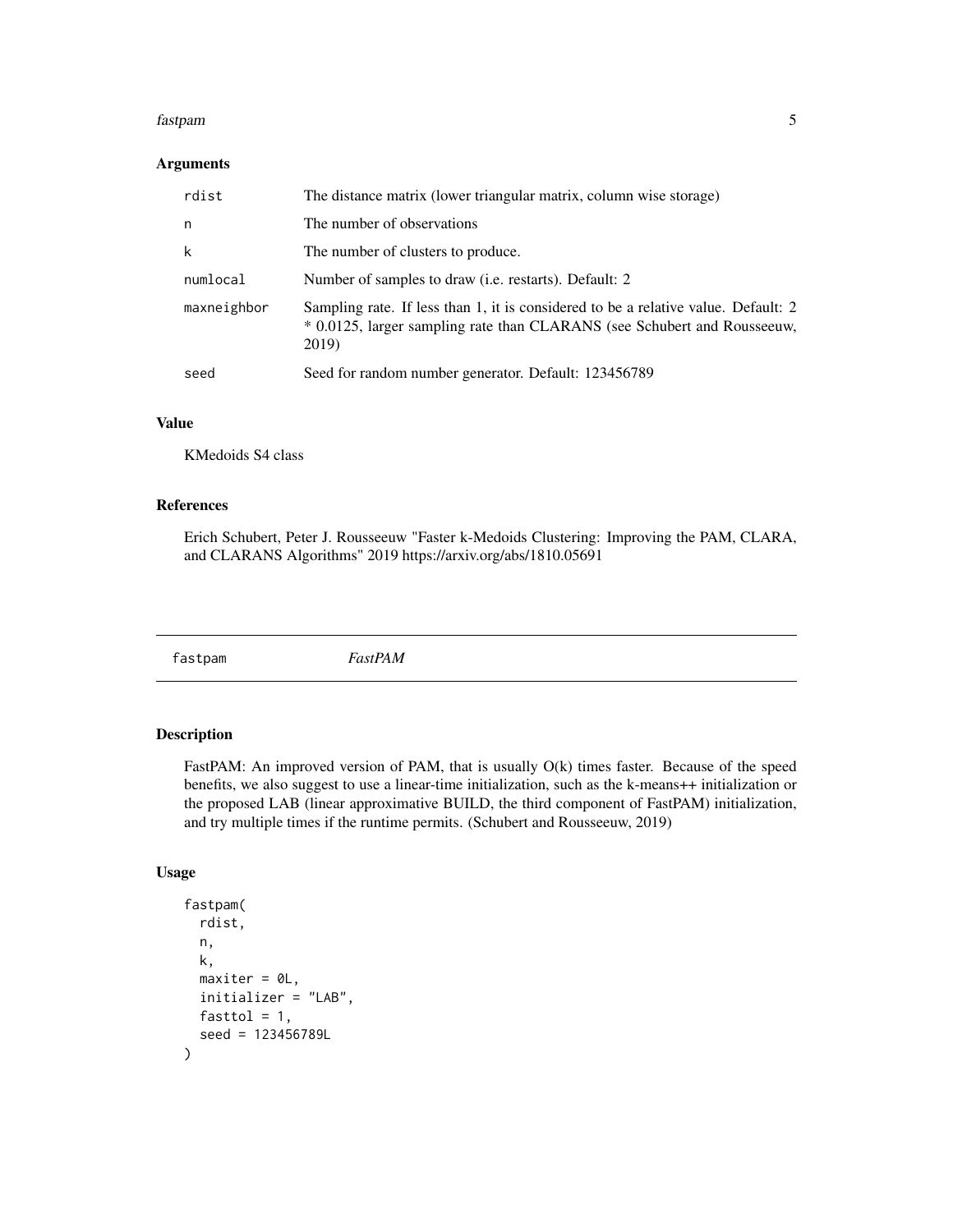#### <span id="page-5-0"></span>Arguments

| rdist       | The distance matrix (lower triangular matrix, column wise storage)                                                                                                                                                                                                                                                                                           |
|-------------|--------------------------------------------------------------------------------------------------------------------------------------------------------------------------------------------------------------------------------------------------------------------------------------------------------------------------------------------------------------|
| n           | The number of observations                                                                                                                                                                                                                                                                                                                                   |
| k           | The number of clusters to produce.                                                                                                                                                                                                                                                                                                                           |
| maxiter     | The maximum number of iterations (default: 0)                                                                                                                                                                                                                                                                                                                |
| initializer | Initializer: either "BUILD" (used in classic PAM) or "LAB" (linear approxima-<br>tive BUILD) Because of the speed benefits, "LAB" is suggested, and one can try<br>multiple times if the runtime permits.                                                                                                                                                    |
| fasttol     | Tolerance for fast swapping behavior (may perform worse swaps). Default: 1.0,<br>which means to perform any additional swap that gives an improvement. When<br>set to 0, it will only execute an additional swap if it appears to be independent<br>(i.e., the improvements resulting from the swap have not decreased when the<br>first swap was executed). |
| seed        | Seed for random number generator. Default: 123456789                                                                                                                                                                                                                                                                                                         |

#### Value

KMedoids S4 class

#### References

Erich Schubert, Peter J. Rousseeuw "Faster k-Medoids Clustering: Improving the PAM, CLARA, and CLARANS Algorithms" 2019 https://arxiv.org/abs/1810.05691

KmedoidsResult-class *An S4 class to represent the result of kmedoids clustering*

#### Description

An S4 class to represent the result of kmedoids clustering

#### Slots

cost The cost value of kmedoids clustering

medoids The medoids of kmedoids clustering

assignment The assignment of which cluster each observation belongs to of kmedoids clustering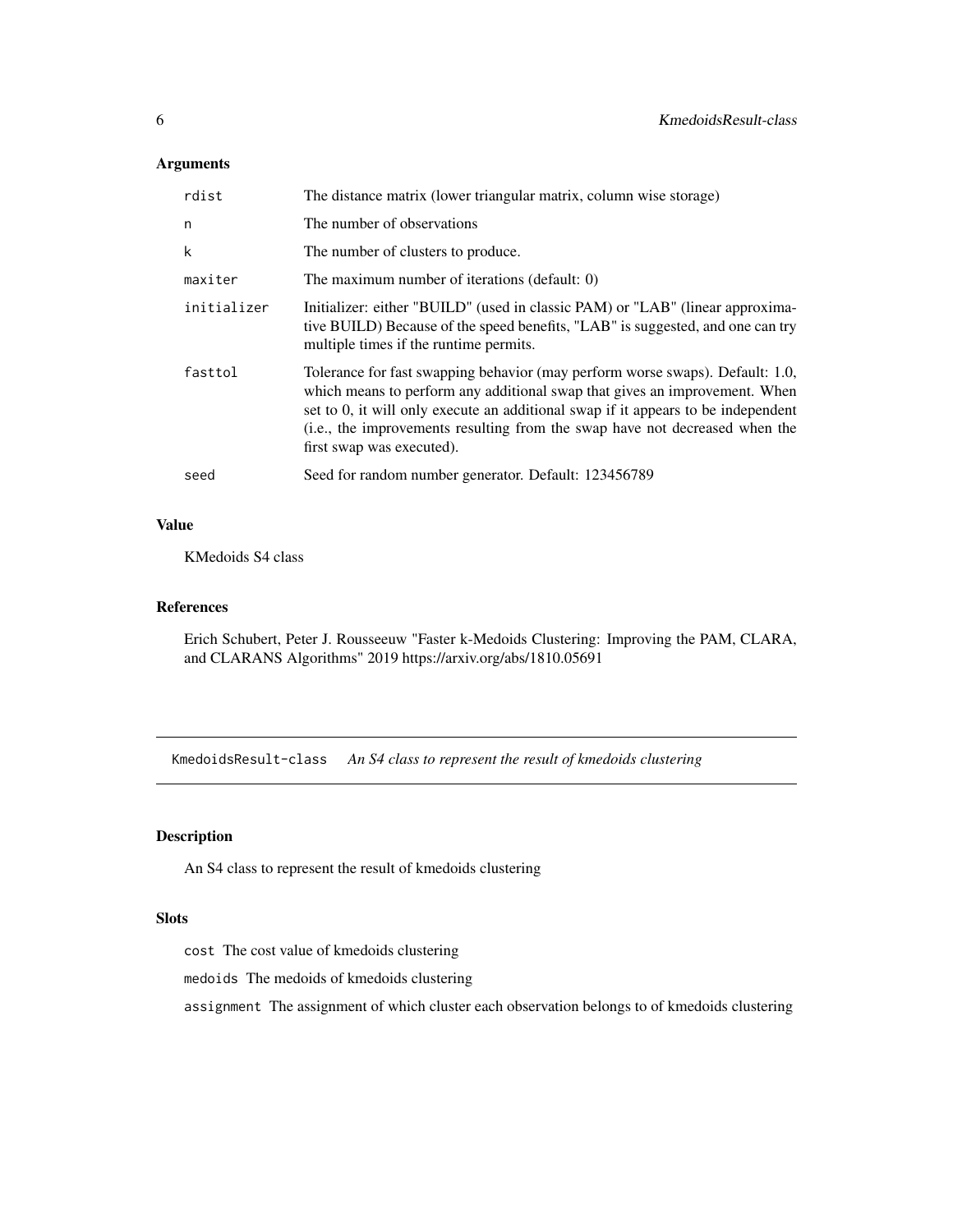#### <span id="page-6-0"></span>Description

The original Partitioning Around Medoids (PAM) algorithm or k-medoids clustering, as proposed by Kaufman and Rousseeuw; a largely equivalent method was also proposed by Whitaker in the operations research domain, and is well known by the name "fast interchange" there. (Schubert and Rousseeuw, 2019)

#### Usage

pam(rdist, n, k, maxiter = 0L)

### Arguments

| rdist   | The distance matrix (lower triangular matrix, column wise storage) |
|---------|--------------------------------------------------------------------|
| n       | The number of observations                                         |
| k       | The number of clusters to produce                                  |
| maxiter | The maximum number of iterations (default: 0)                      |

#### Value

KMedoids S4 class

#### References

L. Kaufman, P. J. Rousseeuw "Clustering by means of Medoids" Information Systems and Operational Research 21(2)